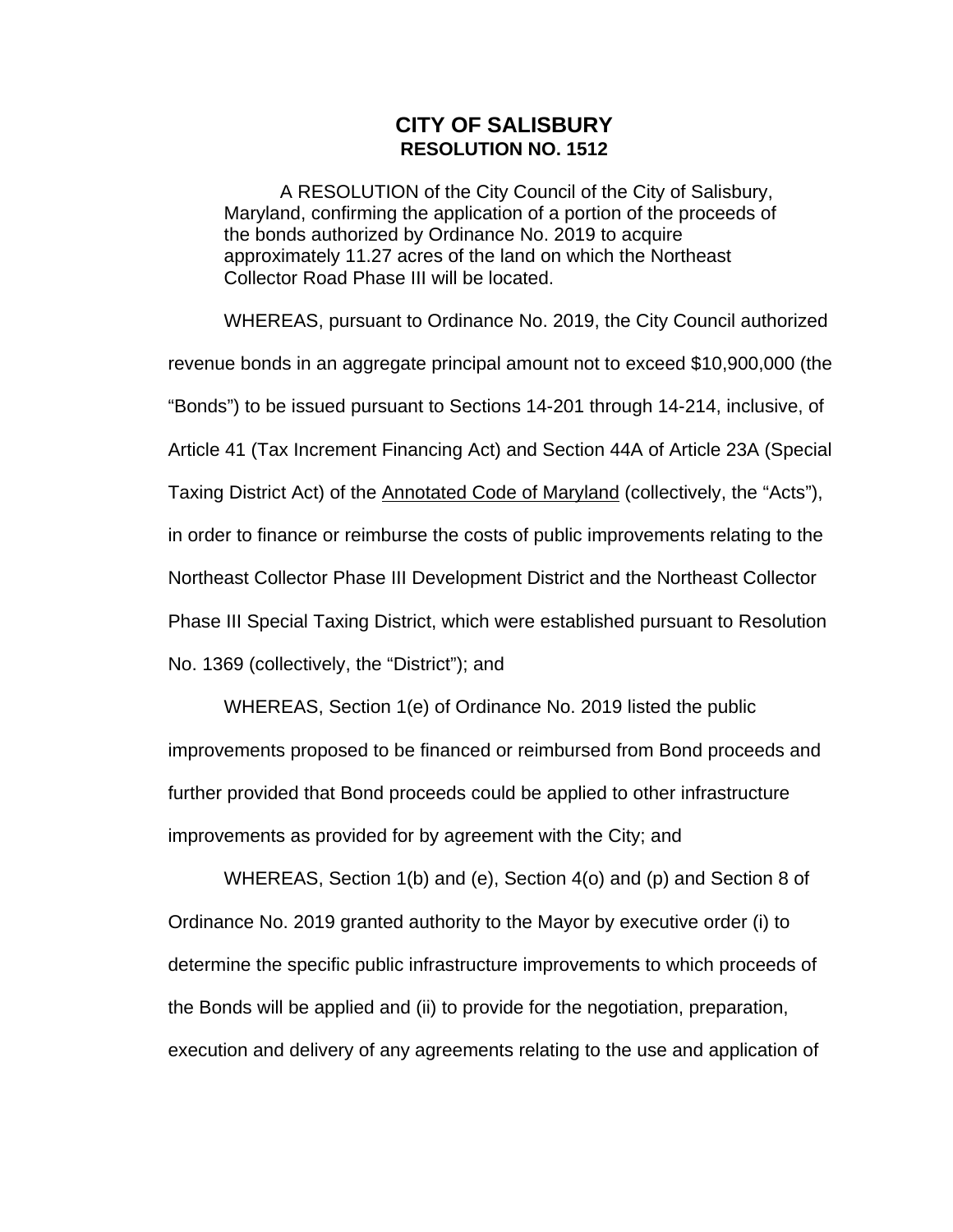Bond proceeds or providing for the transfer of ownership of public improvements; and

WHEREAS, East Fields Development, L.L.C., the owner of property located in the District and the developer of the District, based on an appraisal of the value of such land, has asked the City to use \$450,000.00 of Bond proceeds to acquire the land on which Phase III of the Northeast Collector Road will be located; and

WHEREAS, at the time Ordinance No. 2019 was enacted, it was not contemplated that Bond proceeds would be applied for such acquisition purpose (although it was contemplated that Bond proceeds would be applied for design and construction of such road and related paving, curb and gutter features); and

WHEREAS, pursuant to the Acts, the City is permitted to use Bond proceeds to acquire land or interests in land for public infrastructure improvements; and

WHEREAS, it is anticipated that the Bonds will be issued in an aggregate principal amount of approximately \$9,900,000.00; and

WHEREAS, the City will receive sufficient proceeds from the Bonds to apply \$450,000.00 to acquire approximately 11.27 acres of the land on which the Northeast Collector Road Phase III will be located (whether by deed, right-of-way and/or permanent easement or other appropriate means) from East Fields Development, L.L.C.; and

WHEREAS, no general funds of the City will be used for acquisition of interests in such approximately 11.27 acres for the Northeast Collector Road

2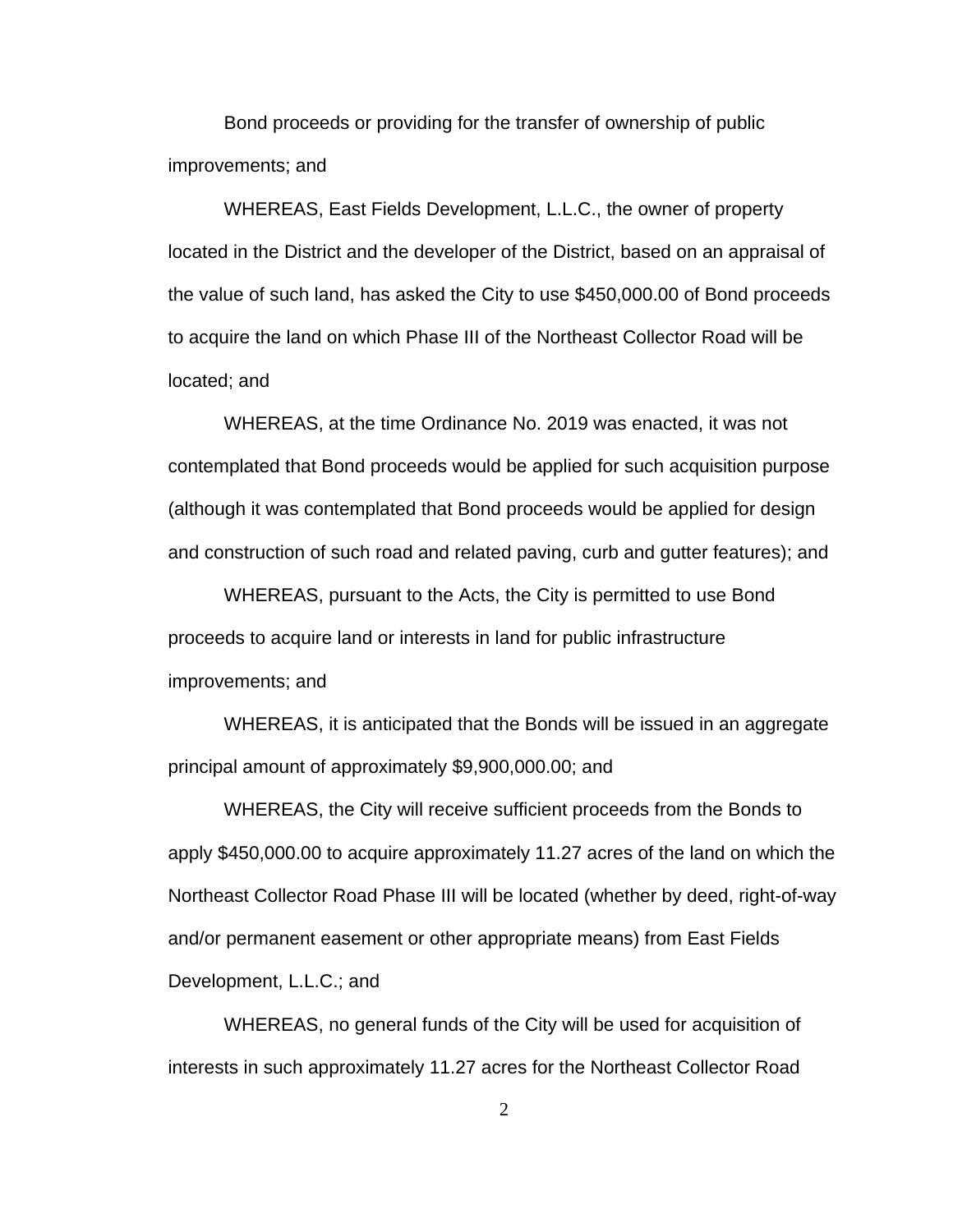Phase III; and

WHEREAS, because such acquisition was not originally contemplated when East Fields Development, L.L.C. approached the City regarding creating the District and authorizing the Bonds, the City Council has been requested to confirm the use of \$450,000.00 of Bond proceeds for acquisition of such approximately 11.27 acres; and

WHEREAS, this resolution from the City Council confirms the use of a portion of the Bond proceeds to acquire approximately 11.27 acres of land on which the Northeast Collector Road Phase III will be located.

NOW, THEREFORE, BE IT RESOLVED THAT THE COUNCIL OF THE CITY OF SALISBURY confirms the use and application of \$450,000.00 of Bond proceeds for, and the authority of the Mayor under the provisions of Ordinance No. 2019 to provide for, the acquisition of approximately 11.27 acres of land on which the Northeast Collector Road Phase III will be located (whether by deed, right-of-way and/or permanent easement or other appropriate means).